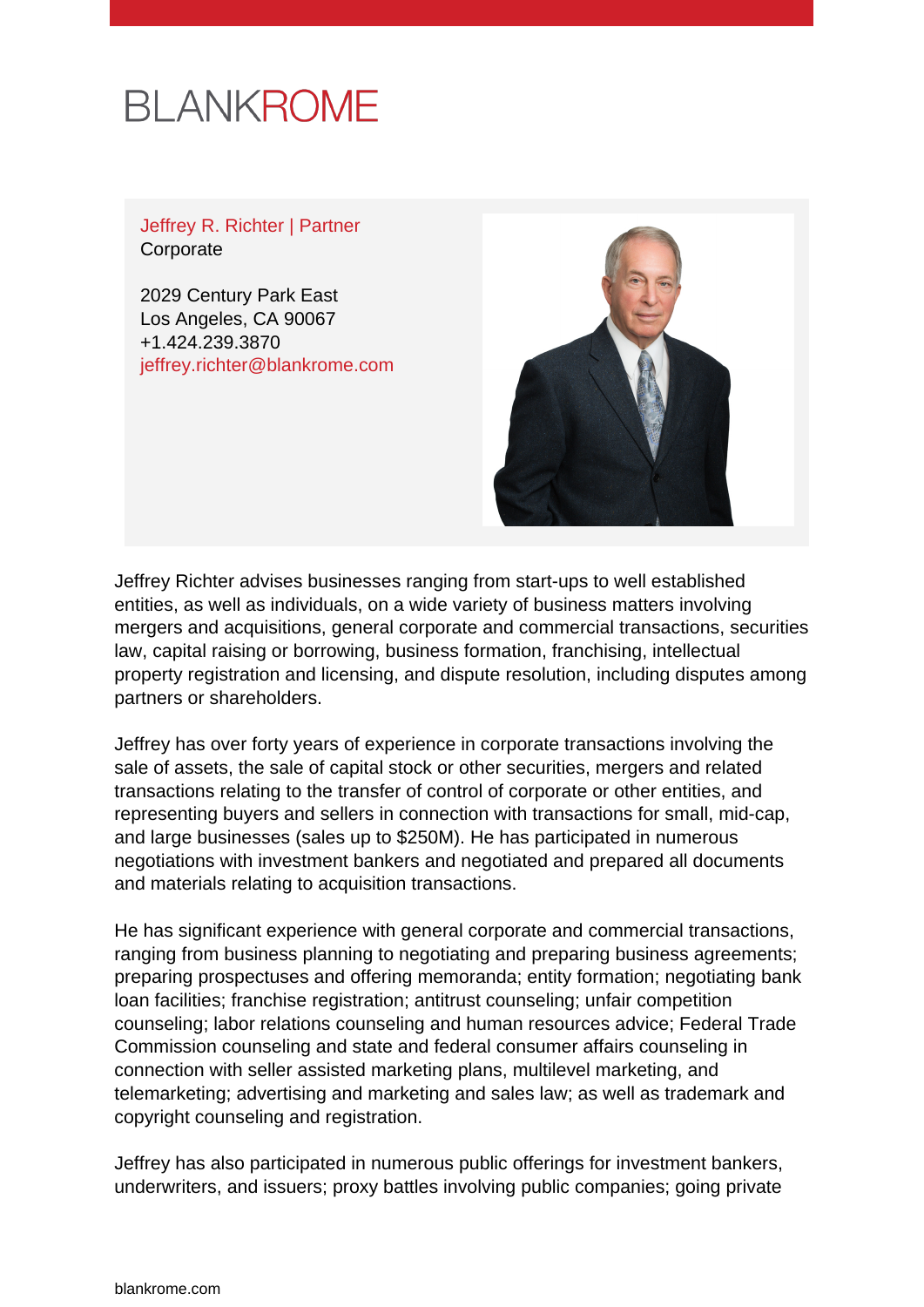transactions and mergers of public companies and private entities; 1934 Act compliance activities; private offering syndications; and state blue sky law compliance.

He is well-versed in dispute negotiations and has participated in settlement conferences and attended numerous mediations and arbitrations. He has particular experience on deadlocked boards of directors and deadlocked shareholder factions, including obtaining and maintaining court-appointed provisional directors.

Jeffrey also provides counsel to tax-exempt organizations, including public charities and educational institutions. He frequently provides corporate governance and operational advice on all state laws governing such organizations and their fundraising activities.

Jeffrey has been a lecturer on securities law, franchise law, and multilevel marketing, as well as the California Non-Profit Integrity Act. From 1968-1970, he was the Associate Editor of the Texas Law Review. He is currently qualified as an expert witness in securities law matters.

### **Admissions**

- California
- U.S. District Court Central District of California
- U.S. District Court Northern District of California

#### **Memberships**

- Beverly Hills Bar Association
- California State Bar Association
- Los Angeles County Bar Association

#### **Education**

- University of California, Los Angeles, AB
- University of Texas School of Law, JD

## **Recognitions**

2011–2022, Corporate and Mergers and Acquisitions Law in Los Angeles, listed in Best Lawyers in America©

## **Professional Activities**

Jeffrey has been a member of the Beverly Hills Bar Association's Business Law, Labor & Employment Law, and Intellectual Property Law Sections; a member of the Los Angeles County Bar Association's Intellectual Property and Business &